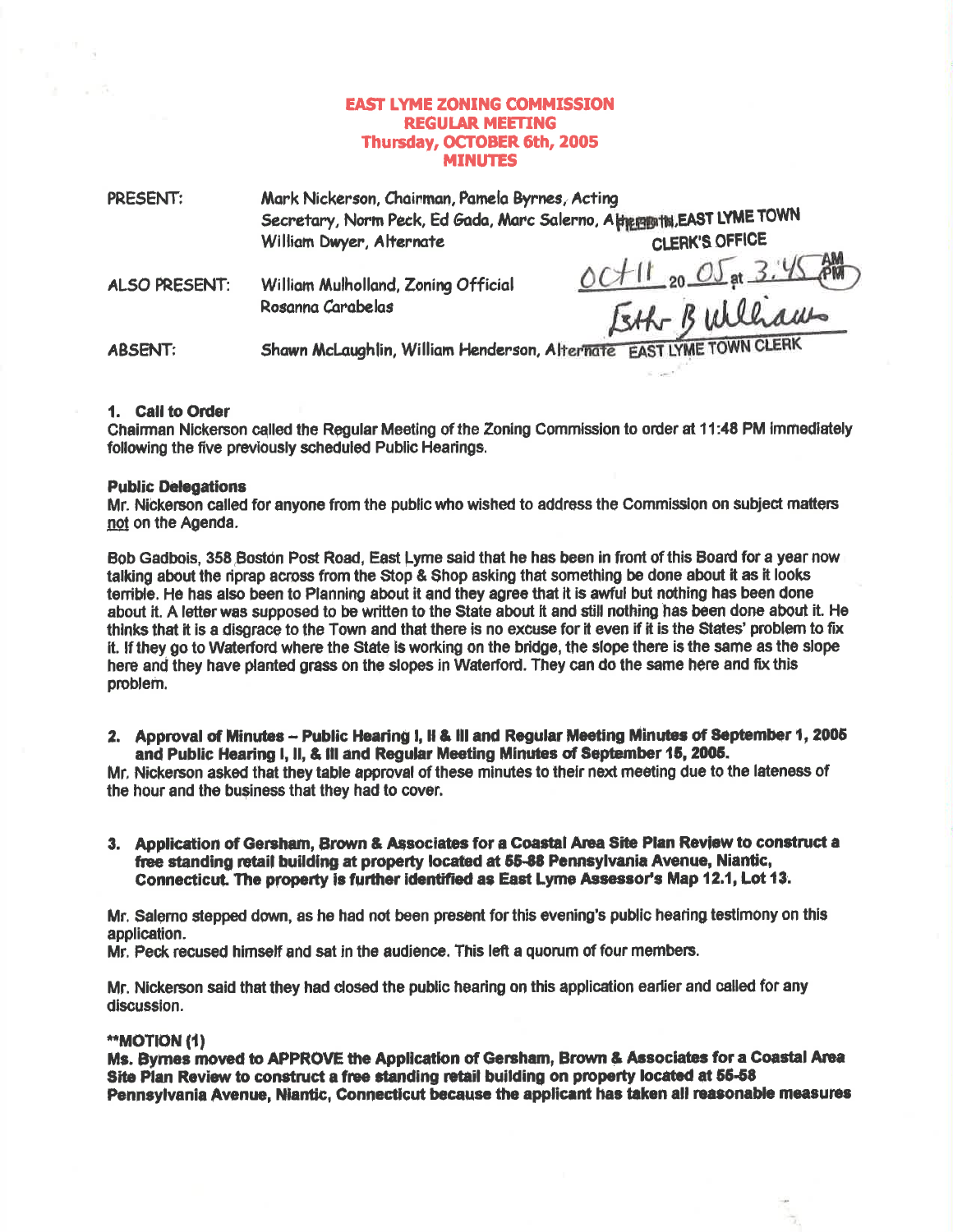to mitigate any coastal impacts. The property is further identified as East Lyme Assessor's Map 12.1. **Lot 13.** 

Mr. Gada seconded the motion. Vote:  $4 - 0 - 0$ . Motion passed. Vote in Favor: Ms. Byrnes, Mr. Dwyer, Mr. Gada, Mr. Nickerson

(Note: Mr. Peck and Mr. Salerno returned to the table.)

4. Affordable Housing Application of Landmark Development Group, LLC for (a) amendment of Section 32 of the East Lyme Zoning Regulations ("Affordable Housing District") and (b) rezoning the property identified in the Application as land of Jarvis of Cheshire, LLC and Sargent's Head Realty Corporation, identified on East Lyme Tax Assessor's Map 27, Lot 14; Map 31, Lot 4; Map 31.2. Lots 3 & 8; Map 32.1. Lots 2 & 36; Map 32. Lot 1, from its existing Zoning Designation to an **Affordable Housing District Designation.** 

Mr. Nickerson said that they had lust closed this Public Hearing and would make their decision at a future meeting due to the lateness of the hour.

5. Application of Theodore A. Harris, agent for Real Estate Service, for approval of a Zone Change and site plan for an Affordable Housing Development to be known as Sea Spray Condominiums. The properties are further identified in the Application as 15 Freedom Way (Lot 28, East Lyme Assessor's Map 9.0) and 22 Liberty Way (Lot 28-1, East Lyme Assessor's Map 9.0).

Mr. Nickerson noted that they had just continued this Public Hearing to the October 20, 2005 meeting of the Commission.

6. Niantic Main Street to amend the East Lyme Zoning Regulations to permit outdoor dining/patios and to modify Section 25.5 by eliminating the restriction permitting apartments (Mixed Use) only over retail and office uses in CB Zones.

Mr. Nickerson noted that they had just continued this Public Hearing to the October 20, 2005 meeting of the Commission.

7. Application of George P. Mitchell for a Special Permit to construct a multi-family/multi-story dwelling and Coastal Area Management Site Plan Review at property identified in the Application as 308 Main Street, Niantic, CT. The property is further identified in the Application as East Lyme Assessor's Map 12.1, Lot 120.

Mr. Nickerson noted that they had just opened and continued this Public Hearing to the October 20, 2005 meeting of the Commission.

### **Old Business** 1. Stormwater This is a work in progress.

2. Aquifer Protection This is a work in progress.

3. Subcommittee - Niantic Village - CB Zones (Mark Nickerson & Marc Salemo) This is being worked on as time permits.